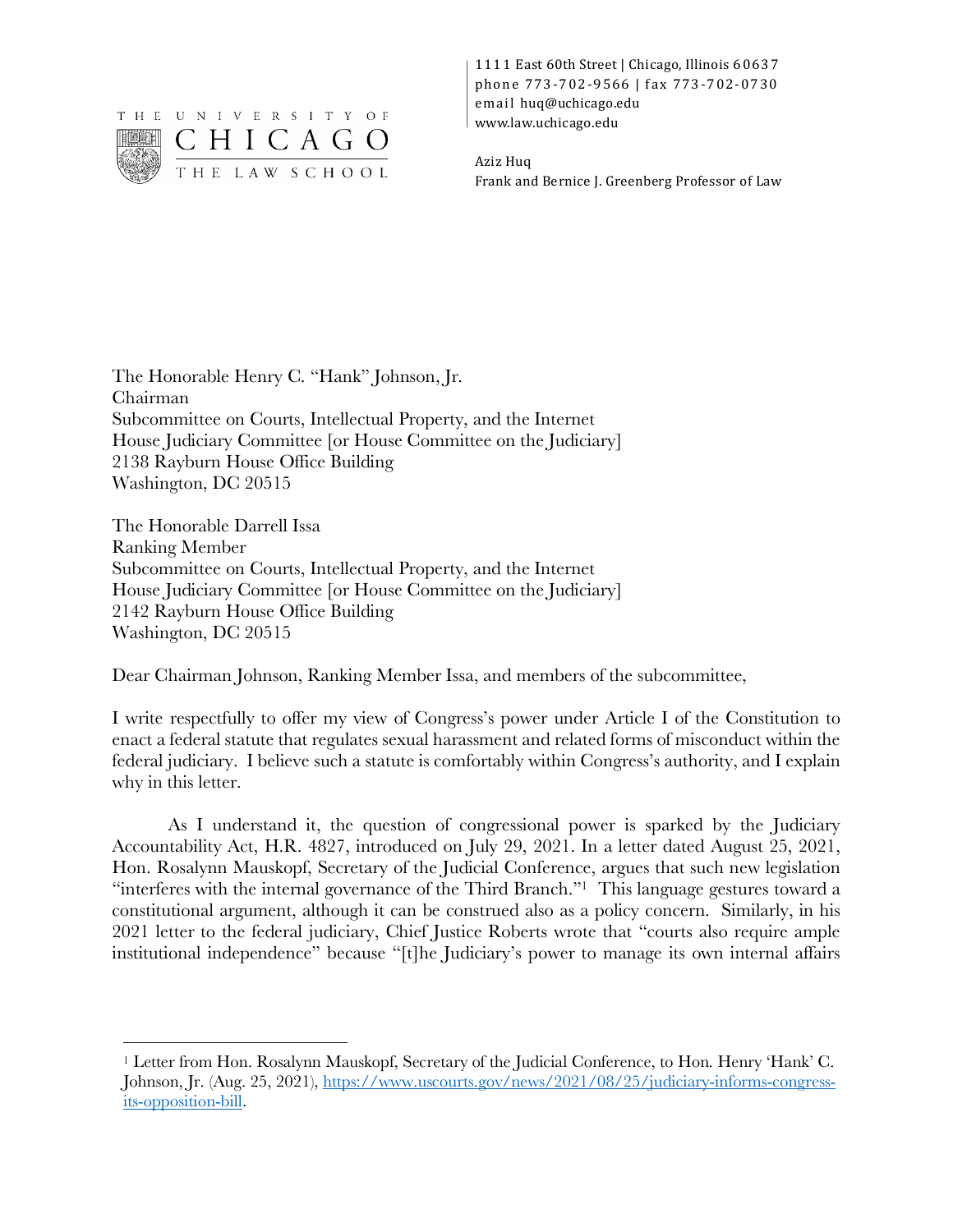insulates courts from inappropriate political interference."2 Neither Judge Mauskopf nor Chief Justice Roberts makes an explicitly *constitutional* argument. Nevertheless, Article III of the Constitution obviously looms in the background in both instances.

To aid in the committee's deliberations about the Judiciary Accountability Act, I make three points. First, the source of Congress's power in respect to the judiciary's administration is the 'horizontal' component of the Necessary and Proper Clause of Article I—which gives Congress power to legislate the form and operation of other branches of government. <sup>3</sup> Second, the judiciary is defined in Article III of the Constitution to benefit from specific forms of constitutional protection. The Constitution protects individual judges from certain kinds of improper influence; it does not protect the institutional functioning of the judiciary as a whole from legislative regulation and change. Even in respect to the core judicial task of adjudication, moreover, Congress exercises a very high degree of control over outcomes through its ability to alter the rule of decision applicable in pending cases. Finally, Congress has historically exercised extensive control over the judiciary at the institutional level. It would be an abrupt and unwarranted departure from historical practice to conclude that the Judiciary Accountability Act lies beyond constitutional bounds.

## **A. Congress's Power Over Judicial Administration**

There is no doubt that the Constitution vests Congress with wide authority respecting the existence and structure of the federal judiciary below the apex Supreme Court. Diverging from the British practice,<sup>4</sup> Article 1, Section 8 specifically deposits in Congress the power to "constitute Tribunals inferior to the supreme Court."5 Under these clauses, "Congress judges whether there will be inferior courts, their structure, and how they will function under the Supreme Court."<sup>6</sup>

Article I authorizes Congress "[t]o make all Laws which shall be necessary and proper for carrying into Execution the foregoing [Article I] Powers," and further to "make all Laws which shall be necessary and proper for carrying into Execution . . . all other Powers vested by this Constitution in the Government of the United States, or in any Department or Officer thereof."7 The second part of this clause is called the "horizontal" component of the Necessary and Proper

<sup>2</sup> Hon. John Roberts, *2021 Year-End Report on the Federal Judiciary* 1 (2021), https://www.supremecourt.gov/publicinfo/year-end/2021year-endreport.pdf.

<sup>3</sup> *See* U.S. Const. art. 1, §8, cl.18.

<sup>4</sup> Akhil Reed Amar, *America's Constitution: A Biography* 111 (2005).

<sup>5</sup> U.S. Const. art. I, § 8, cl. 9; *see also id.* art. III, § 1, cl. 1 (vesting the "judicial Power" in "such inferior Courts as the Congress may from time to time ordain and establish").

<sup>6</sup> Saikrishna Bangalore Prakash, *Congress As Elephant*, 104 Va. L. Rev. 797, 826–27 (2018).

<sup>7</sup> U.S. Const. art. I, §8, cl. 18.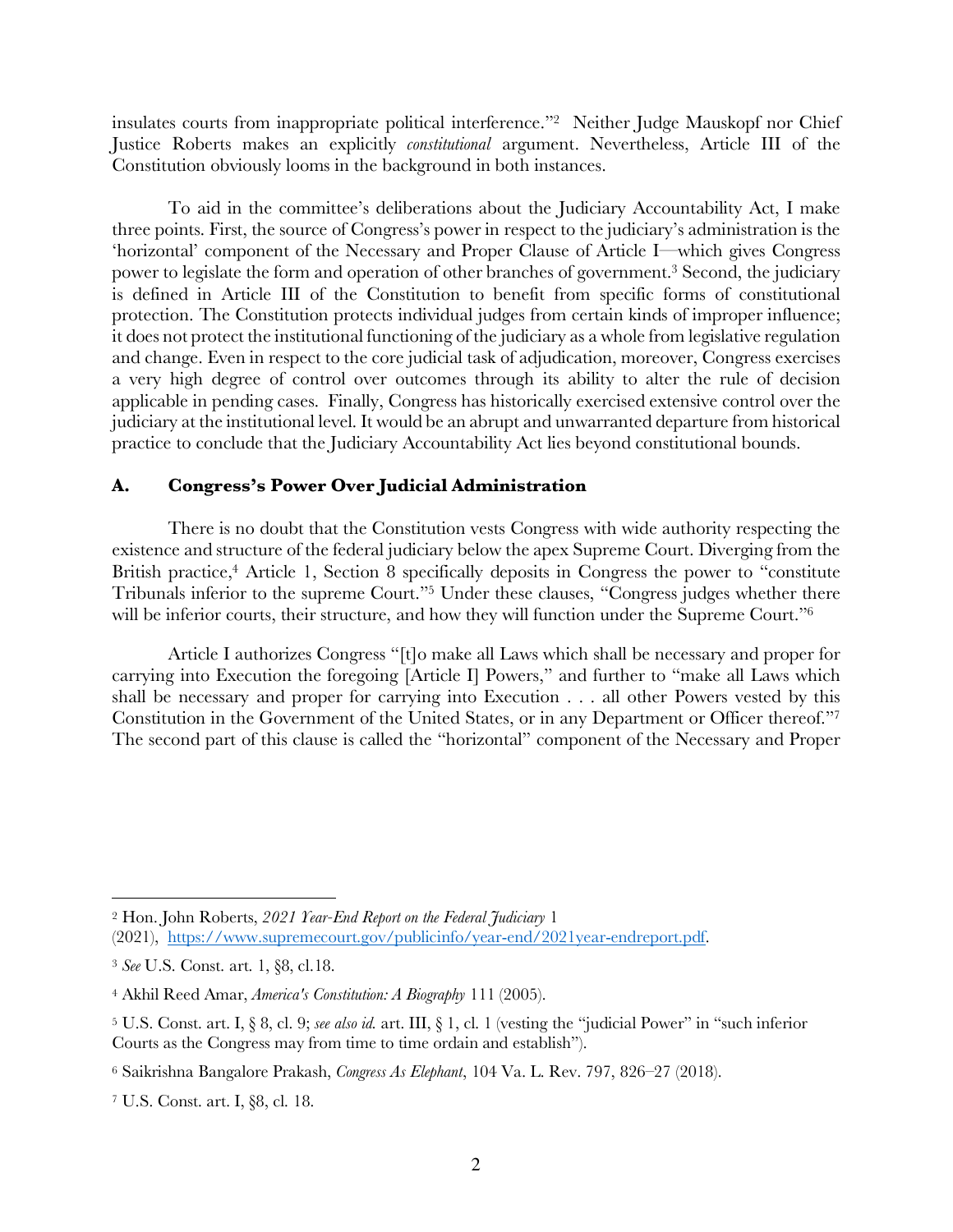Clause.8 As a leading historical treatment of the Article III suggests, this "horizontal" power "gives Congress considerable power" over the structure and operation of the federal courts.9

The leading decision glossing the Necessary and Proper Clause remains *McCulloch v. Maryland*, upholding the Bank of the United States.<sup>10</sup> Although it does not involve the scope of congressional power over the judiciary's operation, *McCulloch* is widely understood as "a canonical statement about the scope of Congress's powers under the Necessary and Proper Clause."11 The Court described Congress's power in broad and deferential terms, rejecting the idea that a law must be "indispensable."12 In Chief Justice John Marshall's most canonical formulation, "Let the end be legitimate, let it be within the scope of the constitution, and all means which are appropriate, which are plainly adapted to that end, which are not prohibited, but consistent with the letter and spirit of the constitution, are constitutional."<sup>13</sup>

Since *McCulloch*, the Court itself has repeatedly underscored the "large discretion as to the means that may be employed in executing a given power" created under the Necessary and Proper Clause.14 That Clause, the Court said almost a century ago, allows Congress to "adopt any means, appearing to it most eligible and appropriate, which are adapted to the end to be accomplished and consistent with the letter and spirit of the Constitution."15 The same remains so today. More recently, it has confirmed the "broad" character of the horizontal legislative authority.<sup>16</sup>

The sweep of the horizontal element of the Necessary and Proper Clause specifically in relation to the Supreme Court was addressed in 1838 by the Taney Court:

It was necessarily left to the legislative power to organize the Supreme Court .... No department could organize itself; the constitution provided for the organization of the legislative power, and the mode of its exercise, but it delineated only the great outlines of the judicial power; leaving the details to congress, in whom was vested,

<sup>12</sup> 17 U.S. at 411, 413.

<sup>13</sup> *Id.* at 421.

<sup>8</sup> *See* William Van Alstyne, *The Role of Congress in Determining Incidental Powers of the President and of the Federal Courts: A Comment on the Horizontal Effect of "The Sweeping Clause*," 36 Ohio St. L.J. 788 (1975).

<sup>9</sup> Caleb Nelson, *Sovereign Immunity As A Doctrine of Personal Jurisdiction*, 115 Harv. L. Rev. 1559, 1629 (2002) (focusing on the power "to specify the types of writs that federal courts can use and the restrictions to which those writs are subject").

<sup>10</sup> 17 U.S. (4 Wheat.) 316, 413 (1819).

<sup>11</sup> William Baude, *Sharing the Necessary and Proper Clause*, 128 Harv. L. Rev. F. 39, 42 (2014).

<sup>14</sup> The Lottery Case*,* 188 U.S. 321, 355 (1903).

<sup>15</sup> *James Everard's Breweries v. Day,* 265 U.S. 545, 559 (1924).

<sup>16</sup> *United States v. Kebodeaux*, 570 U.S. 387, 394 (2013); *see also United States v. Comstock*, 560 U.S. 126, 134 (2010) (describing the test for Congress's exercise of its necessary and proper power as "whether the statute constitutes a means that is rationally related to the implementation of a constitutionally enumerated power"); *see also Nat'l Fed'n of Indep. Bus. v. Sebelius*, 567 U.S. 519, 559 (2012) (underscoring "very deferential" judicial approach to the Clause).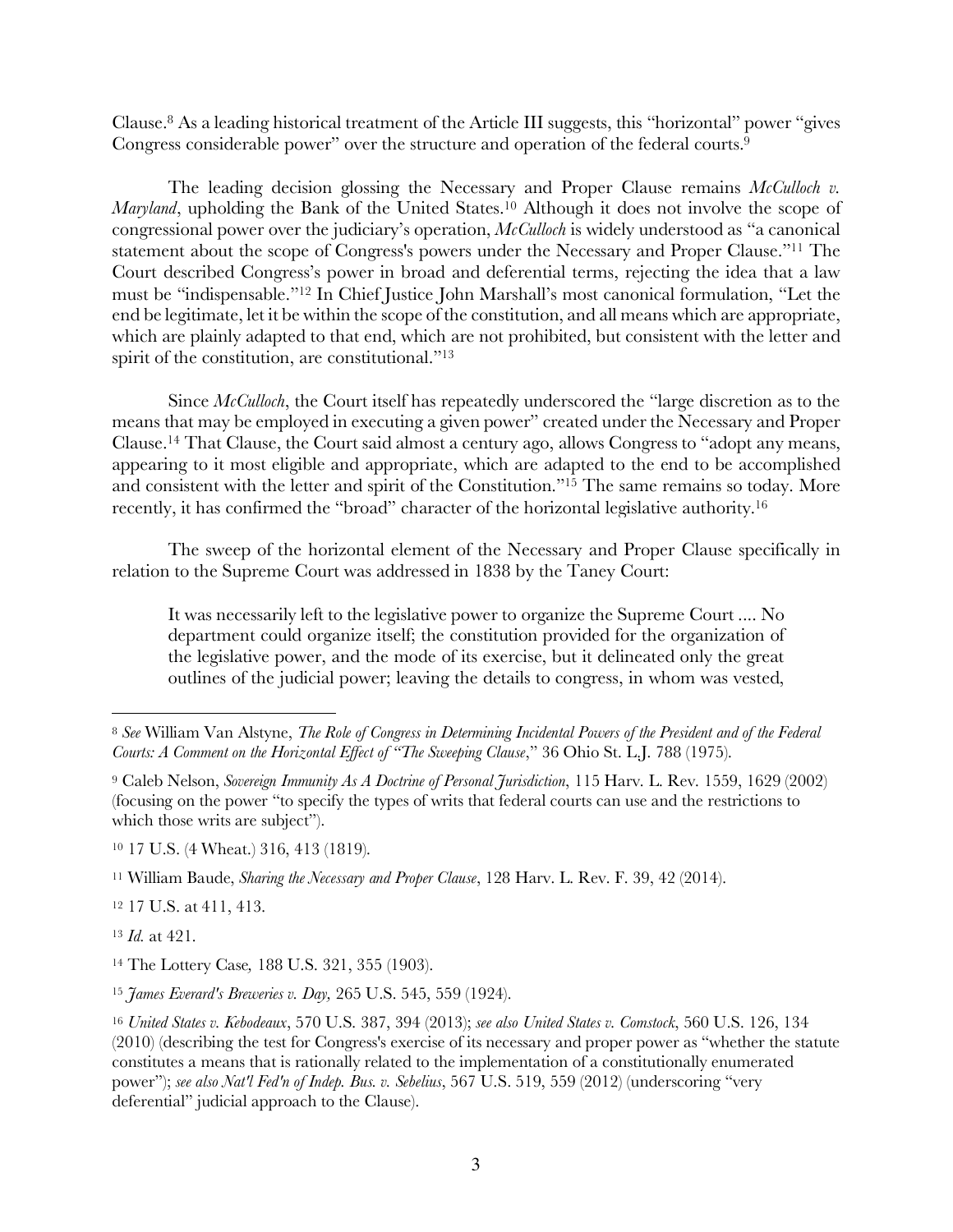by express delegation, the power to pass all laws necessary and proper for carrying into execution all powers except their own.17

Modern scholars concur. Speaking to the horizonal component of the Necessary and Proper Clause, Dean John Manning of Harvard Law School has explained that "as long as Congress acts constitutionally, the clause gives it express priority over the coordinate branches as implementerin-chief."18 In a similar vein, Prof. William van Alstyne explained that the Necessary and Proper Clause "assigns to Congress alone the responsibility to say by law what additional authority, if any, the ... courts are to have beyond that core of powers that are literally indispensable."19

In sum, the express text of the Constitution gives Congress very wide discretion over the structure and functioning of the federal courts—at least absent some express constraint on such power. The next question, therefore, is whether any such constraint exists under Article III of the Constitution.

## **B. The Judiciary's Immunities from External Influence under Article III**

No express or implied limit constrains Congress's regulation of sexual harassment within the judiciary. This conclusion follows from both constitutional text and precedent alike. Let us consider each of these in turn.

First, the text of Article III embodies the Framers' choice as to how judicial independence is realized. There are many ways to protect judicial independence.20 Not all are to be found in the Constitution. The autonomy of the courts is defended by protections focused on the individual, and not the institution. To begin, Article III provides federal judges with tenure during "good [b]ehaviour"21 to protect them from removal outside the impeachment process. Next, they are protected from reductions in (non-inflation adjusted) salary.22 By selecting these measures only, the Framers deliberately opted not to protect the judiciary in other ways. There is no good reason to

<sup>19</sup> Van Alstyne, *supra* note 8, at 794.

<sup>20</sup> Aziz Z. Huq, *Why Judicial Independence Fails*, 115 Nw. U. L. Rev. 1055, 1098 (2021).

<sup>21</sup> U.S. CONST. art. III, § 1 ("The Judges, both of the supreme and inferior Courts, shall hold their Offices during good Behaviour . . . " ).

<sup>22</sup> U.S. CONST., Art. III, § 1. (entitling judges to "Compensation, which shall not be diminished during their Continuance in Office."). *But see* United States v. Hatter, 532 U.S. 557, 571 (2001) (holding that "the Compensation Clause does not forbid Congress to enact a law imposing a nondiscriminatory tax (including an increase in rates or a change in conditions) upon judges, whether those judges were appointed before or after the tax law in question was enacted or took effect")

 $\overline{a}$ <sup>17</sup> *Rhode Island v. Massachusetts*, 37 U.S. (12 Pet.) 657, 721 (1838) (citation omitted).

<sup>18</sup> John F. Manning, *The Supreme Court, 2013 Term--Foreword: The Means of Constitutional Power*, 128 Harv. L. Rev. 1, 64 (2014); *see also* Lawrence Lessig & Cass R. Sunstein, *The President and the Administration*, 94 Colum. L. Rev. 1, 67 (1994) ("In as clear a textual commitment as possible, it is Congress that is granted the power to determine the means for specifying *how* powers-and again, *all powers*-in the federal government are to be exercised.").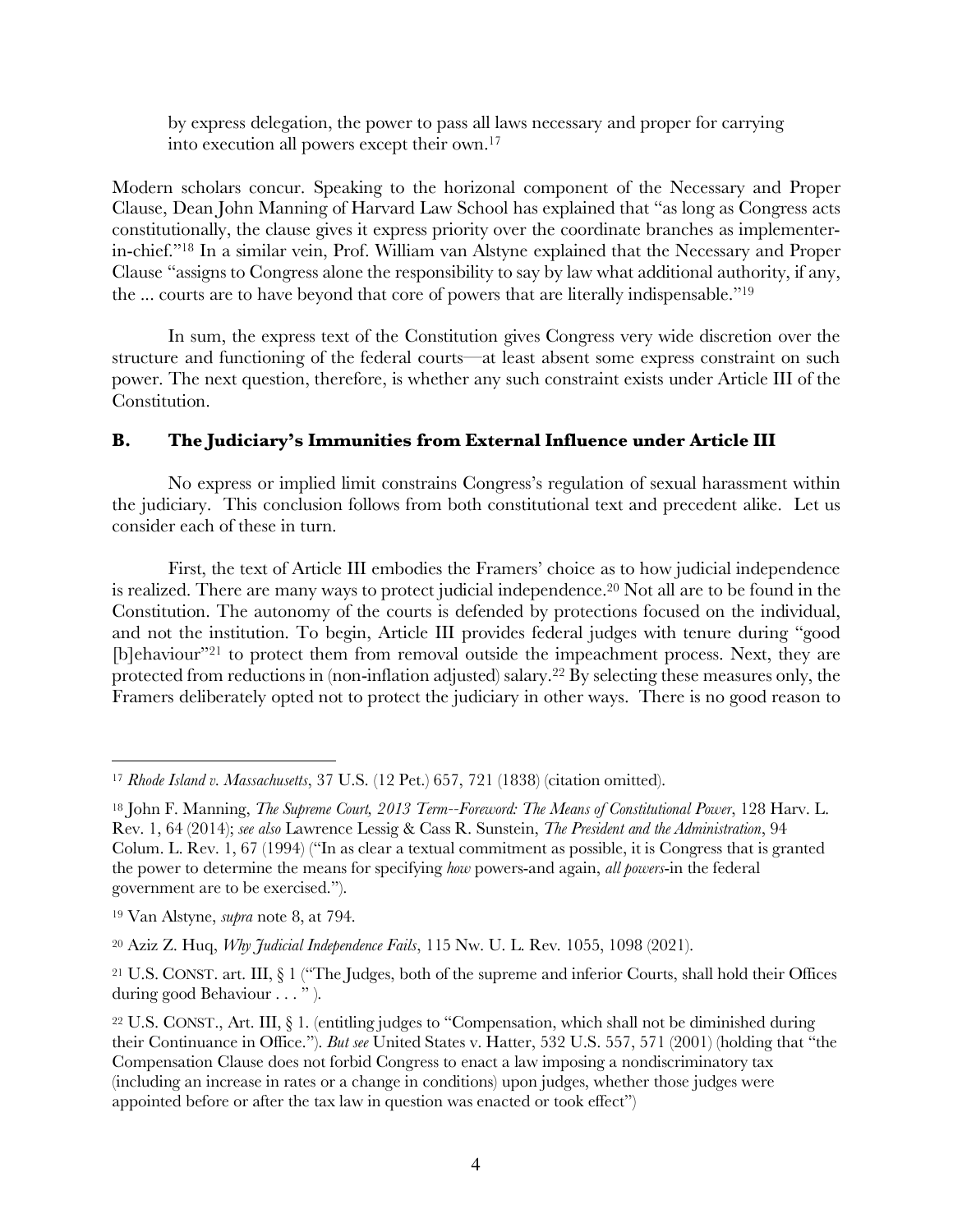read the Framers' express choice of good behavior and salary protection as inviting a wide-ranging, free-floating inquiry into other, unrelated measures to advance judicial independence.

The inclusion of the term "good behavior" in the text of Article III further confirms that there is no constitutional bar on the statutory regulation of federal judges in respect to sexual harassment. That language "clearly was not [the same as] life tenure."23 In addition to criminal acts,24 English authorities picked out abuse of office, nonuse of office, and refusal to exercise an office as acts for which removal was allowed.25 Then-judge Ruth Bader Ginsburg offered in 1980 the following list of conduct that fell short of good behavior:

[F]inancial misdeeds or irregularities (for example, borrowing from the court's till); "intemperate use of ardent spirits" (sometimes described more bluntly as "habitual drunkenness"); tyrannous treatment of counsel; income tax evasion; and fabrication of per diem expenses. Exotic or singular items also appear in the catalogue; for example, plotting with Spain to seduce Kentucky from the Union, and serving simultaneously as active judge and baseball arbiter. Finally, not least of the offenses, one judge (only one) was accused of ignorance of the law.26

In short, the use of the term "good behavior" in Article III signals that even federal judges—who, again, are by no means the only persons covered by the Judicial Accountability Act—have no general license under the Constitution to engage in improper behavior: Indeed, they may be removed for such acts.

The second relevant source of authority comprises the previous decisions of the Supreme Court. That tribunal's precedents do indicate certain red lines that Congress cannot constitutionally cross. None of these are implicated here. And while these cases identify some elements of the Constitution's text that raise difficult questions of interpretation in respect to congressional power, none are at stake here.27 Indeed, the relevant precedent demonstrates that

 $\overline{a}$ <sup>23</sup> Saikrishna Prakash and Steven D. Smith, *How to Remove A Federal Judge*, 116 Yale L.J. 72, 90 (2006).

<sup>24</sup> *United States v. Isaacs*, 493 F.2d 1124, 1142 (7th Cir. 1974) ("Protection of tenure is not a license to commit crime or a forgiveness of crimes committed before taking office.").

<sup>25</sup> The relevant English precedent includes *Henry v. Barkley*, (1596) 79 Eng. Rep. 1223, 1224 (K.B.), and *R v. Bailiffs of Ipswich*, (1706) 91 Eng. Rep. 378 (K.B); *see also* Saikrishna Prakash and Steven D. Smith, *(Mis)understanding Good-Behavior Tenure*, 116 Yale L.J. 159, 162 (2006) ("A judge who decided cases based on bribes she received or by peering at a crystal ball would be guilty of misbehavior because such means of resolving cases were not permissible or acceptable.").

<sup>26</sup> Hon. Ruth Bader Ginsburg, *Reflections on the Independence, Good Behavior, and Workload of Federal Judges the John R. Coen Lecture Series University of Colorado School of Law*, 55 U. Colo. L. Rev. 1, 5 (1983).

<sup>27</sup> For instance, Article III identifies categories of cases and controversies in which the Supreme Court "shall have original Jurisdiction," and directs that "[i]n all other cases" the Court "shall have appellate Jurisdiction … with such Exceptions, and under such Regulations, as the Congress shall make." U.S. Const. art. III, §§ 1-2. There has long been a lively debate about what Congress can do under this socalled Exceptions Clause. The classic treatment is Henry M. Hart, Jr., *The Power of Congress to Limit the Jurisdiction of the Federal Courts: An Exercise in Dialectic*, 66 Harv. L. Rev. 1362, 1364 (1953). A recent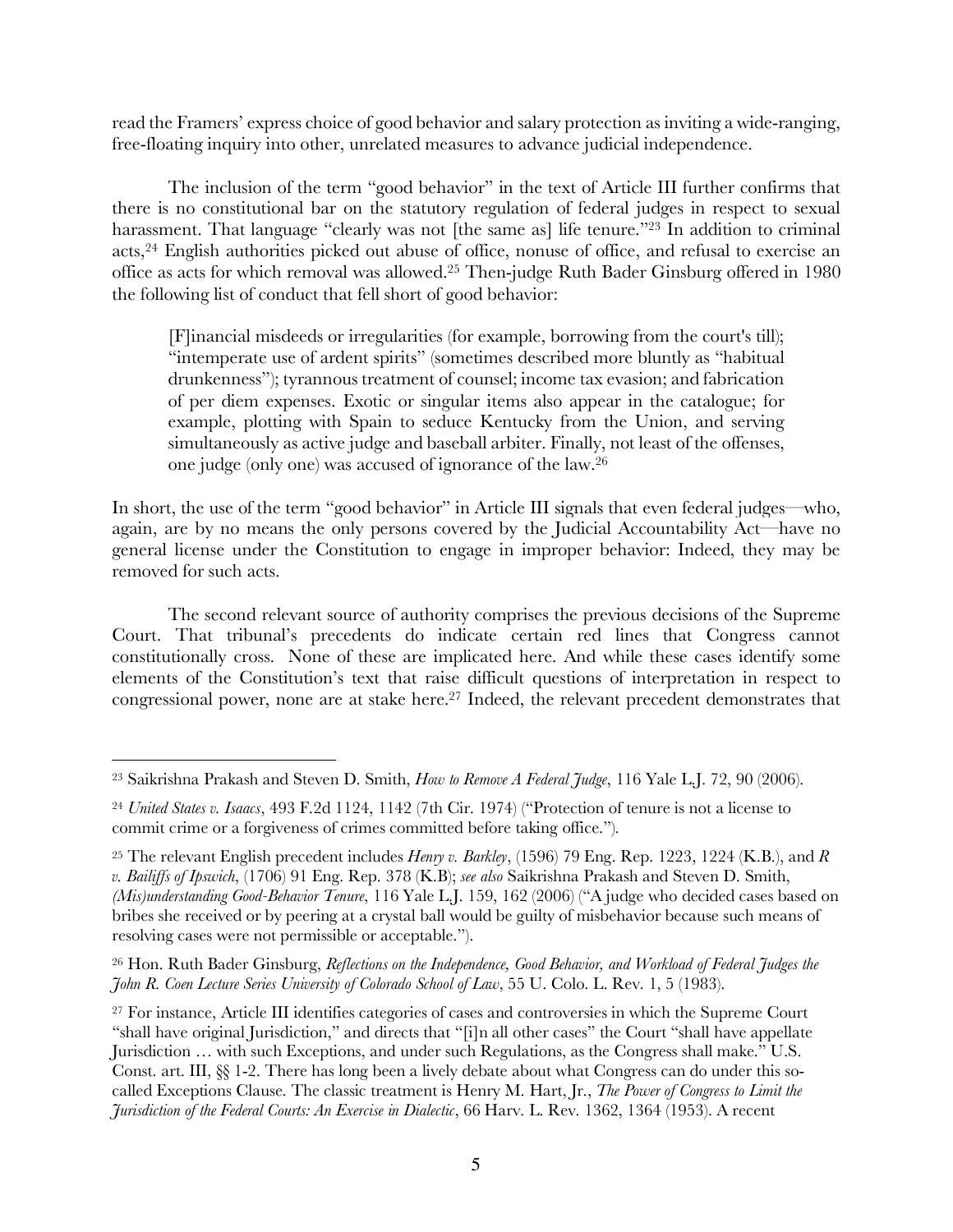Congress has broad power even when it comes to the core Article III duty of adjudication. This suggests that legislative power in respect to more peripheral questions (as here) raises no problem under Article III.

In other cases, the Supreme Court has held that Congress cannot reopen damages judgments entered by the federal courts.28 To allow legislators to do so, the Court has explained, would impermissibly contravene the Court's power to enter final judgements in cases and controversies.29 It would thereby permit legislators to assume the judicial power.30 And courts, not Congress, must have the last word on the meaning of the Constitution.31

Yet even in respect to adjudication—which is the core task of the Article III judiciary—the Court has allowed Congress a broad leeway to act.32 In *Bank Markazi v. Petersen*, the Court upheld provisions of the Iran Threat Reduction and Syria Human Rights Act of 2012 stating that the "financial assets that are identified in ... *Peterson et al. v. Islamic Republic of Iran et al.*, Case No. 10 Civ. 4518" would be available "to satisfy any judgment ... awarded against Iran for damages for personal injury or death caused by" acts of terrorism.33 The Court validated the law as consistent with the "independent Judiciary" established by Article III, even though it altered the outcome of a pending case.34 Then, in *Patchak v. Zinke,* the Court upheld a statute that singled out and authorized a Department of the Interior decision to take certain land into trust, and then directed the federal courts to dismiss all suits related to the land in question.35

Decisions such as *Bank Markazi* and *Patchak* demonstrate the breadth of Congress's power to regulate the work of the federal courts *even in respect to the core adjudicative work of those tribunals*. They support, a fortiori, Congress's power to regulate matters peripheral to adjudication—such as sexual harassment and its ilk within the judiciary workplace.

summary of the literature is Richard H. Fallon, Jr., *Jurisdiction-Stripping Reconsidered*, 96 Va. L. Rev. 1043, 1065-68 (2010).

<sup>28</sup> *E.g.*, Plaut v. Spendthrift Farm, 514 U.S. 211, 240 (1995).

<sup>29</sup> *B & B Hardware, Inc. v. Hargis Indus., Inc.*, 575 U.S. 138, 150 (2015) (citing *Plaut* for the finality principle); *Gundy v. United States*, 139 S. Ct. 2116, 2142 & n.77 (2019) (Gorsuch, J., dissenting) (same).

<sup>30</sup> *Patchak v. Zinke*, 138 S. Ct. 897, 905 (2018) ("The separation of powers, among other things, prevents Congress from exercising the judicial power." (citing *Plaut*)).

<sup>31</sup> *City of Boerne v. Flores*, 521 U.S. 507, 536 (1997).

<sup>32</sup> *See* Huq, note 20, at 1065-76 (discussing doctrine on Article III independence).

<sup>33</sup> 22 U.S.C. § 8772(a)(1)(C), (b); *Bank Markazi v. Peterson*, 578 U.S. --, 136 S. Ct. 1310 (2016).

<sup>34</sup> *Bank Markazi*, 136 S. Ct. at 1322

<sup>35</sup> 138 S. Ct. 897, 910 (2018) (Thomas J., plurality op.).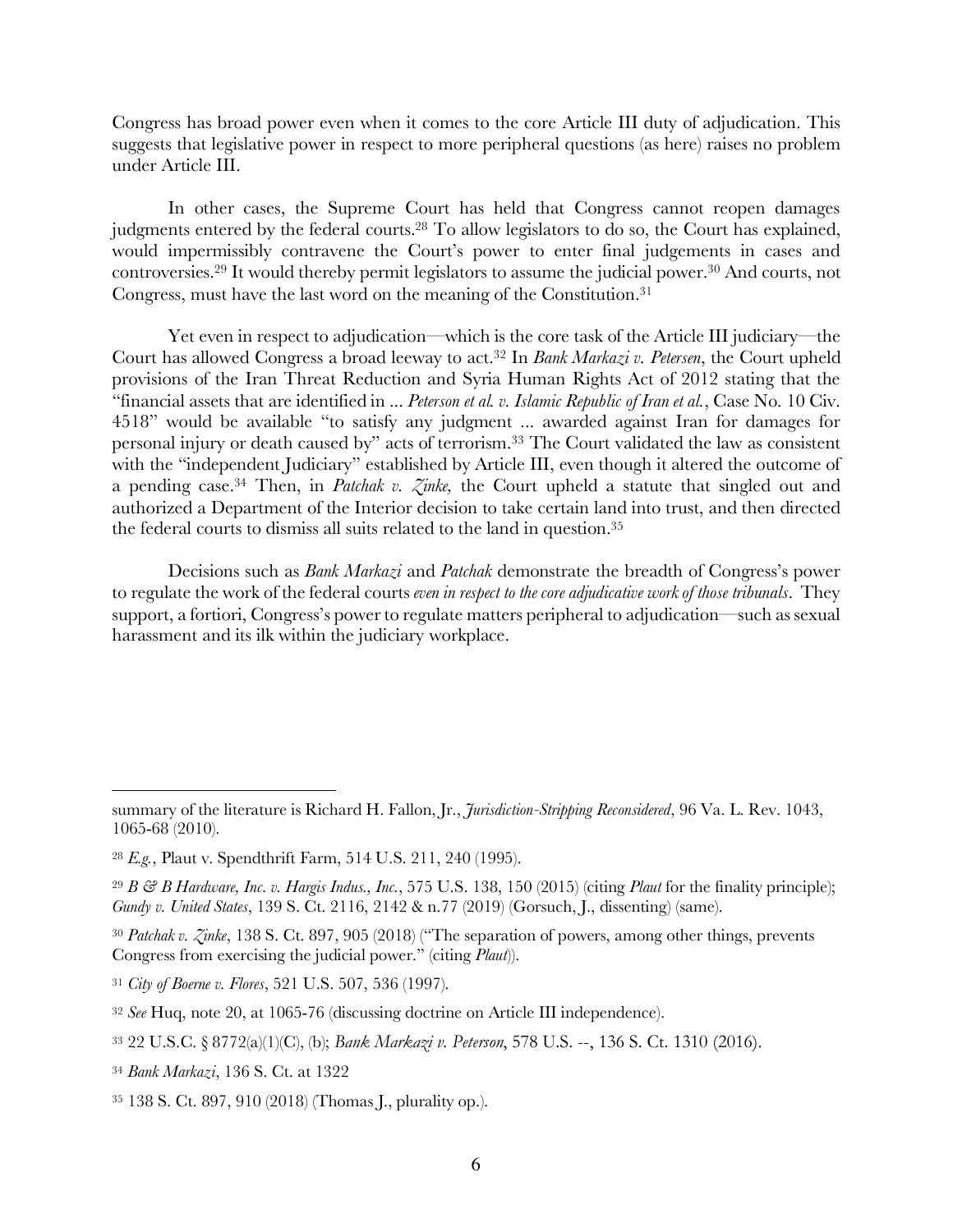## **C. The Historical Record of Legislative Regulation of the Judiciary**

The historical usage of constitutional power is an important source for understanding the scope of Congress's horizontal power to regulate the operations of the federal court.<sup>36</sup> The breadth of congressional control over judicial operations is amply confirmed by the history of legislation directing the manner in which federal courts carry out their core mission, and manage their own operations. The leading examples here concern the kinds of process that federal judges would use to hale litigants into court and to conduct litigation. But the historical record concerns elements of judicial operation that are *closer* to the core judicial responsibility to decide cases and controversies. If Congress can lawfully cut to the heart of the adjudicative function—and it plainly can—it is hard to understand why it would lack the lesser, constitutionally peripheral, power to regulate personnel matters and workplace conduct.

The first Congress understood itself to have broad authority to decide on basic questions of federal-court process.37 In 1789 and 1792, for example, Congress enacted statutes that required federal courts to use state procedures in common-law cases.38 In 1792, Congress also enacted a statute authorizing the federal courts (both the Supreme Court and lower federal courts) to issue their own rules.39 Congress would have had no power to enact these laws if the federal courts had a monopoly under Article III to enact their own rules and regulate their own manner of organizing adjudication. Yet all these measures were and are utterly uncontroversial applications of the horizontal Necessary and Proper power in relation to the Article III judiciary.40 Congress has also enacted statutes determining, *inter alia*, what constitutes a quorum on the Court,<sup>41</sup> the date on which the Court's term begins;<sup>42</sup> and the time to file a petition for a writ of certiorari.<sup>43</sup> It has also provided for the temporary suspension of judges, with certification to the House of Representatives for possible impeachment proceedings.44

<sup>39</sup> 1 Stat. 275-79.

<sup>40</sup> For a judicial endorsement of these measures, see *Wayman v. Southard*, 23 U.S. (10 Wheat.) 1, 43 (1825).

<sup>41</sup> 28 U.S.C. § 1 (2012).

<sup>42</sup> *Id.* § 2.

<sup>36</sup> *See, e.g.,* Caleb Nelson, *Originalism and Interpretive Conventions*, 70 U. Chi. L. Rev. 519, 526-36 (2003) (discussing the eighteenth-century expectation that constitutional meaning would become fixed through practical construction); H. Jefferson Powell, *The Original Understanding of Original Intent*, 98 Harv. L. Rev. 885, 910 (1985) (same).

<sup>37</sup> *See* Julius Goebel, Jr., *History of the Supreme Court of the United States: Antecedents and Beginnings to 1801*, at 509-35 (1971).

<sup>38</sup> Judiciary Act of 1789, ch. 20, §14, 1 Stat. 73, 81-82, 93-94; Process Act of 1792, ch. 36, §2, 1 Stat. 275, 276.

<sup>43</sup> *Id.* § 2101(c).

<sup>44</sup> 28 U.S.C.A. § 372; *see also Hastings v. Judicial Conference of U.S.*, 829 F.2d 91 (D.C. Cir. 1987) (finding authorization for sanctions in cases of "conduct prejudicial to the effective and expeditious administration of the business of the courts" was not overbroad), *cert. denied* 485 U.S. 1014 (1988).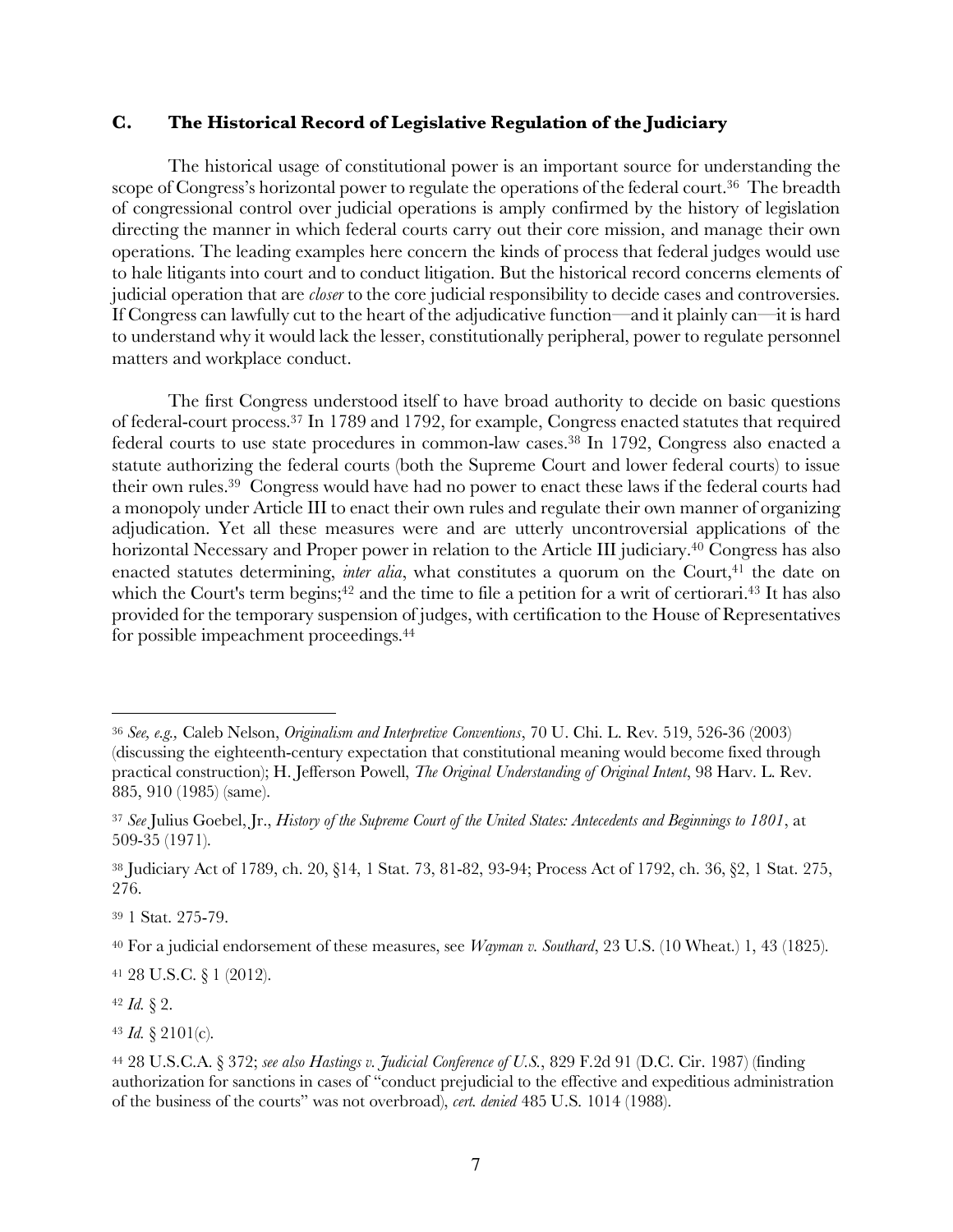More pertinent here, legislative control over the personnel-related functioning of the federal courts has been extensive since the beginning of the Republic. From the 1790s, Congress tasked each Justice with not one but two judicial roles: acting as a Justice and also riding "circuit," serving as the intermediate federal court between the federal trial courts and the Supreme Court.<sup>45</sup> It imposed specific administrative responsibilities on the Chief Justice reaching far beyond judicial management.46 And it compelled circuit judges (and so Supreme Court Justices) to serve as pension commissioners to determine whether veterans were disabled.47 The decision to permit federal judges to hire law clerks, moreover, is one that rests with Congress. Indeed, early efforts to enable law-clerk hiring met with fierce opposition: In 1850, Rep. David K. Carter of Ohio scornfully suggested that the justices seeking appropriations for clerks were asking Congress "that they might be furnished with auxiliary brains, to do their thinking...which now, God knows, they did not do."48 Hence, Congress authorized Supreme Court Justices to hire stenographic clerks only in 1886,<sup>49</sup> and then permitted law clerks in 1919.50 Court of appeals judges were first authorized to hire law clerks in 1930.51 Federal district court judges were first allowed to hire law clerks only in 1936.52 Congress has never been under any compulsion to allow clerk hiring: It has always set the terms for such hiring (including statutory specification of the tasks to be executed). Congress therefore has ample authority to create a structure that those clerks, and other judicial employees, have a workplace free of harassment or abuse.

Many of the legislative powers that Congress has already exercised present a far greater risk of what Chief Justice Roberts called "inappropriate political interference" than the Judiciary Accountability Act. Yet they are all constitutional. Therefore, the risk of inappropriate legislation in the abstract is simply not enough to precipitate an Article III objection. Instead, the history of statutory regulation of judicial administration demonstrates that the present legislation is in the heartland of Article I power.

\* \* \*

In conclusion, I am aware of no decisive authority or judicial decision suggesting that Congress lacks power to enact the Judicial Accountability Act, or a like measure, under the broad aegis of the Necessary and Proper Clause. Neither text nor precedent support a pertinent limit on Congress's capacity here. To the contrary, it may well be that the proposed measure is a needful

<sup>45</sup> Judiciary Act of 1789, ch. 20, § 4, 1 Stat. 73, 74-75.

<sup>46</sup> Act of Apr. 2, 1792, ch. 16, § 18, 1 Stat. 246, 250 (ex officio member of board of assay for coins); *see also* Act of Aug. 12, 1790, ch. 47, § 2, 1 Stat. 186, 186 (ex officio member of committee to decide when to purchase federal debt).

<sup>47</sup> Invalid Pension Act of 1792, ch. 11, § 2, 1 Stat. 243, 244.

<sup>48</sup> Cong. Globe, 31st Cong., 1st Sess. 351 (1850).

<sup>49</sup> Act of Aug. 4, 1886, ch. 902, 24 Stat. 253, 254

<sup>50</sup> Act of July 19, 1919, ch. 24, 41 Stat. 209, 209.

<sup>51</sup> Act of June 17, 1930, ch. 509, 46 Stat. 774.

<sup>52</sup> Act of Feb. 17, 1936, ch. 75, 49 Stat. 1140.